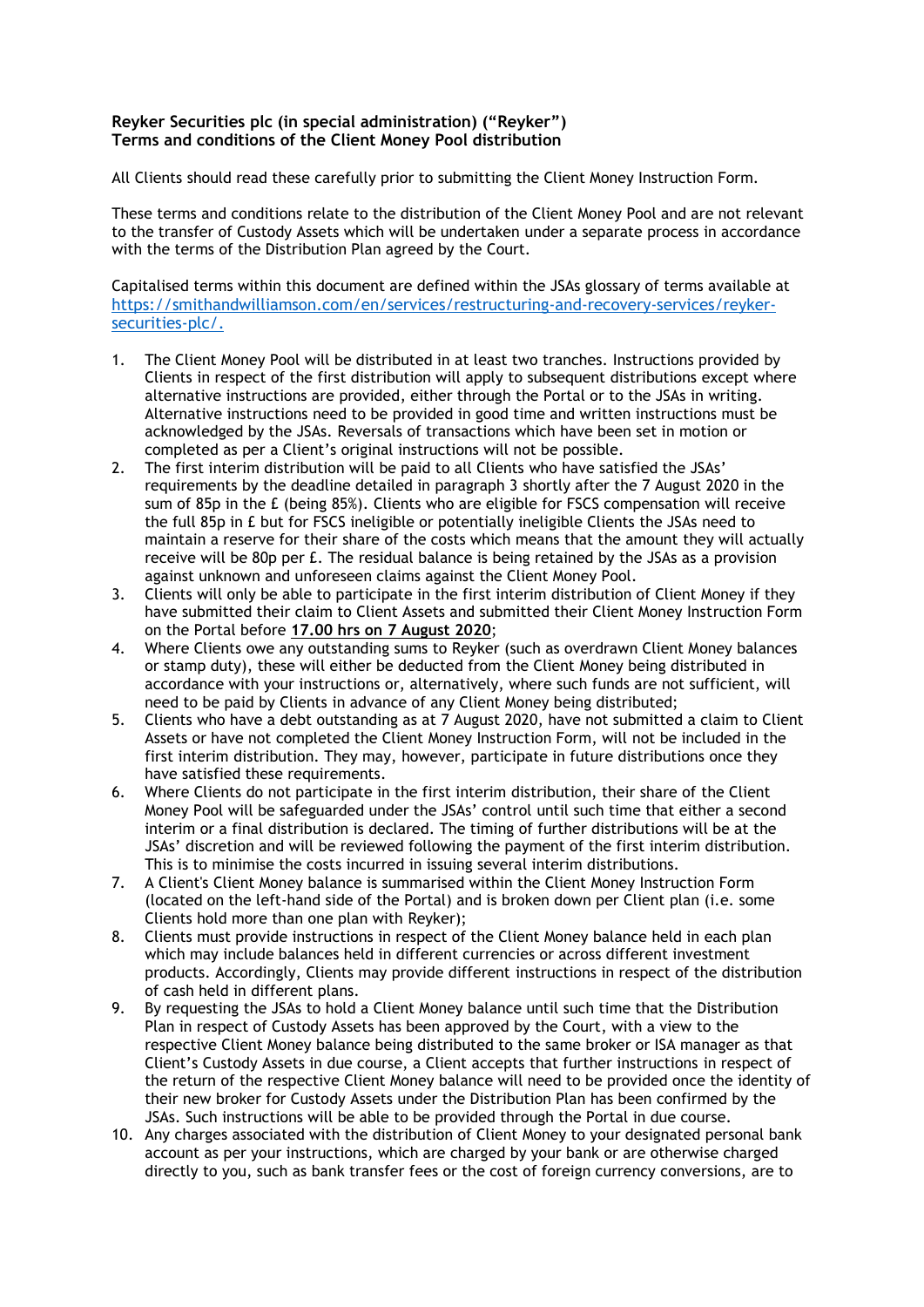be borne by you and are not payable by Reyker as part of the distribution process. Where money transfer charges are imposed by the JSAs' bank in relation to any transfer, these charges will be settled by the JSAs and form part of the overall costs of distributing the Client Money Pool.

- 11. The JSAs have complete discretion as to the time and date of any payments they make of Client Money once a Client has provided instructions and where, as part of any distribution, Client Money is converted from one currency to another in accordance with the instructions of the Client, such conversion will take place at the relevant rate prevailing at the time of payment.
- 12. The distribution of Client Money to a Client's designated personal bank account or to an alternative broker is subject to the verification checks put in place by the JSAs for the protection of Clients' assets. Where bank details cannot be verified by the JSAs' automated verification checks or otherwise, additional information may be required from Clients to participate in the first interim distribution. Where such information is not provided in a timely manner, the JSAs reserve the right to exclude a Client from the first interim distribution.
- 13. By requesting a distribution of Client Money to a personal bank account, a Client consents to the required automated bank account verification checks being undertaken by the JSAs. This operation will not affect a Client's credit rating or history.
- 14. When providing instructions for the distribution of your Client Money to your personal bank account or to an alternative broker or ISA manager, it is your responsibility to ensure the details provided are correct. The Company, the JSAs and their firm shall not be liable for any consequences of any failure by you to provide accurate, complete and up-to-date information.
- 15. By requesting a distribution of Client Money to an alternative broker or ISA manager, Clients consent to the JSAs contacting that broker or ISA manager to verify a Client's account details and to affect the distribution of the respective Client Money balance.
- 16. The distribution of Client Money to an alternative broker or ISA manager is subject to Clients contacting the proposed broker or ISA manager and opening an account in advance of providing this instruction on the Portal. Clients must make the alternative broker or manager aware that their cash will be paid directly from Reyker (as opposed to from the Client's own personal bank account) and have obtained all relevant references so that the Client's account with the alternative broker or manager can be identified by the JSAs.
- 17. If, for any reason, a Client's Client Money cannot be distributed to their alternative broker or ISA manager, the Client will not be able to participate in the first interim distribution of Client Money and the respective cash balance will be safeguarded under the JSAs' control until such time that either a second interim or a final distribution is declared. Clients are required to give any new broker as much information as possible in order to ensure there are no complications.
- 18. A Client's choice of broker or ISA manager is at their own risk and nothing within this document or the Client Money Pool distribution process and associated correspondence should be considered advice in this regard. Clients are required to make sure they are fully aware of any costs that may be incurred with their alternative broker or ISA manager prior to selecting this option and they are comfortable that their desired investment aims will be satisfied accordingly. There will be no possibility of Clients transferring back to Reyker following any distribution.
- 19. The JSAs will accept investment instructions from Investment Managers, acting for Clients, where those Investment Managers have satisfied the JSAs as to their authority to do so; specifically the authority to decide where to invest their clients' Client Money. Where competing instructions are received from Investment Managers and the Client, the JSAs will follow the instructions provided by the Client.
- 20. The option for a return of cash to a personal bank account is not provided where the Client Money balance is held within a JISA or Child Trust Fund and the Client (being the beneficiary of the plan) is below the age of 18.
- 21. Where Client Money balances are invested in either Self Invested Personal Pensions (SIPPs) or a Qualifying Recognised Overseas Pension Scheme (QROPS), the Company will treat the SIPP or QROPS Trustee or manager as the Client. The distribution of Client Money held within the SIPP or QROPS will be distributed in accordance with the instructions of the scheme's trustee or managers.
- 22. Clients with Client Money balances held overseas and considered 'offshore' investments may also have additional tax wrappers and tax benefits to consider prior to submitting their Client